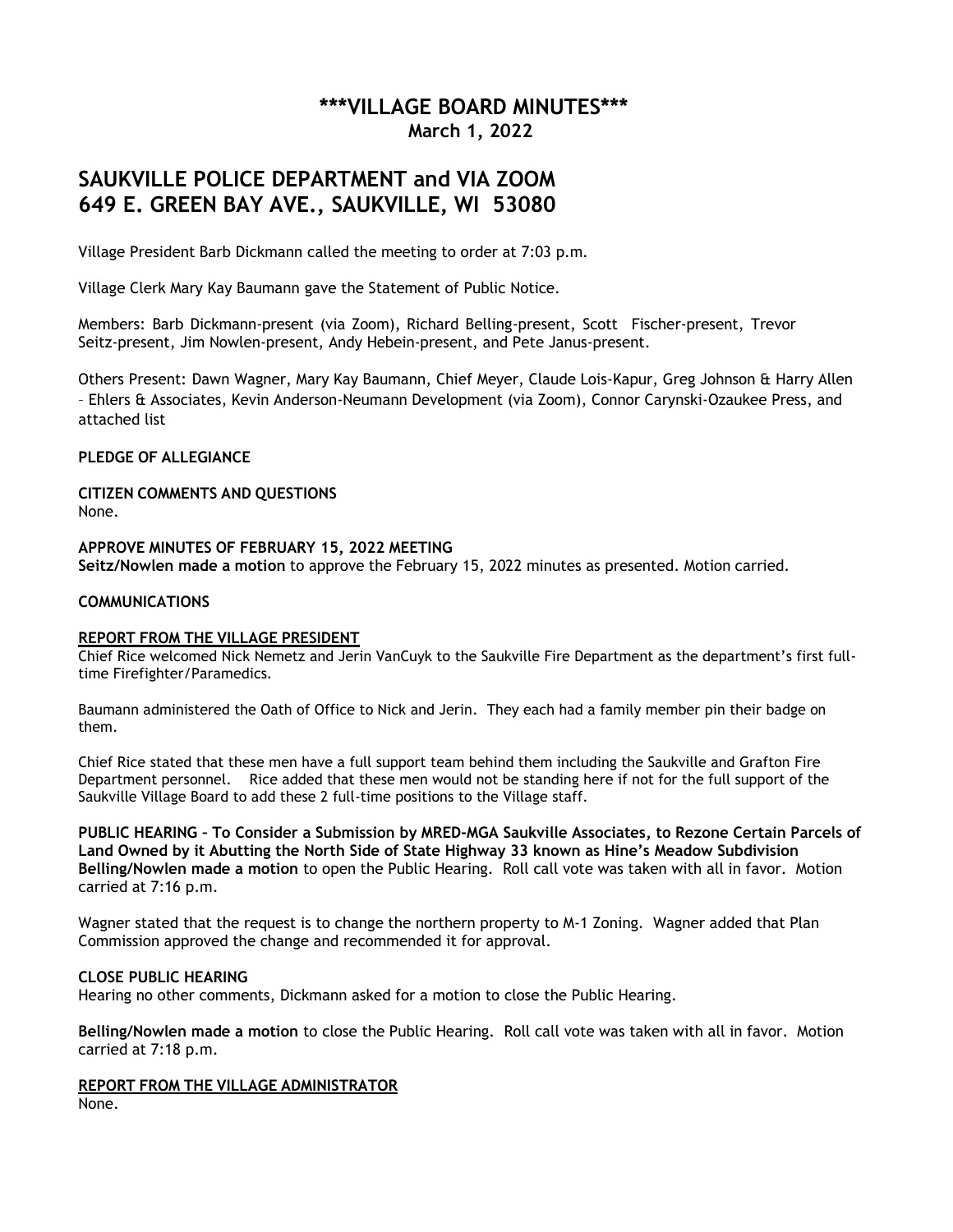#### **ORDINANCES – RESOLUTIONS – PETITIONS**

## **Ord. #819 – Rezoning Property Within the Village of Saukville and Amending the Village Zoning Map – Hjne's Meadow Subdivision**

**Belling/Nowlen made a motion** to waive the first reading of Ord. #819 – Rezoning Property Within the Village of Saukville and Amending the Village Zoning Map – Hine's Meadow Subdivision. Motion carried.

**Belling/Hebein made a motion** to waive the reading of Ord. #819 – Rezoning Property within the Village of Saukville and Amending the Village Zoning Map – Hine's Meadow Subdivision. Motion carried.

**Belling/Hebein made a motion** to approve Ord. #819 – Rezoning Property Within the Village of Saukville and Amending the Village Zoning Map – Hine's Meadow Subdivision. Motion carried.

## **Res. #1349 – Creating Tax Incremental District No. 5, Approving its Project Plan and Establishing its Boundaries**

Greg Johnson, Ehlers, provided a summary of the processing for creating a Tax Incremental District.

Johnson provided a timeline for creating the TID:

| February 15, 2022 - | Initial Joint Review Board Meeting |
|---------------------|------------------------------------|
|                     |                                    |

- February 15, 2022 Plan Commission Public Hearing
- Approved Resolution Creating TID #5
- March 1, 2022 Village Board considered approving resolution creating TID #5
- March 17, 2022 JRB meeting to vote on creating TID #5

Johnson reviewed the TIF Fundamentals including Baseline Property Value, Captured Assessed Value, and Value After Termination of TIF.

Johnson reviewed the Purpose, Goal, and Required Finding for TID #5.

Johnson reviewed the Preliminary Projects, and Preliminary Development and Increment Assumptions.

Johnson reviewed the Preliminary Cash Flow and stated that this is a 20-year TIF District.(see attached)

Claude Lois, Kapur, stated that this is only referring to the residential aspect of the TID. He added that depending on the rate of development it could end up only being 10 years.

Lois added that, under current conditions, supply chain and inflation need to be factored in.

Wagner stated that the Development Agreement is being worked on and the goal is to have it for the March 15<sup>th</sup> Finance Committee Meeting.

Lois stated that with this Development Agreement there is no risk to the Village.

**Nowlen/Hebein made a motion** to waive the Reading of Res. #1349 – Creating Tax Incremental District No. 5, Approving its Project Plan and Establishing its Boundaries. Motion carried.

**Nowlen/Belling made a motion** to approve Res. #1349 – Creating Tax Incremental District No. 5, Approving its Project Plan and Establishing its Boundaries. Motion carried.

**REPORTS OF VILLAGE BOARD COMMITTEES Utility Committee** No report.

**Public Works Committee** Seitz stated that a meeting is scheduled for March 15<sup>th</sup>.

**Public Safety Committee** No report.